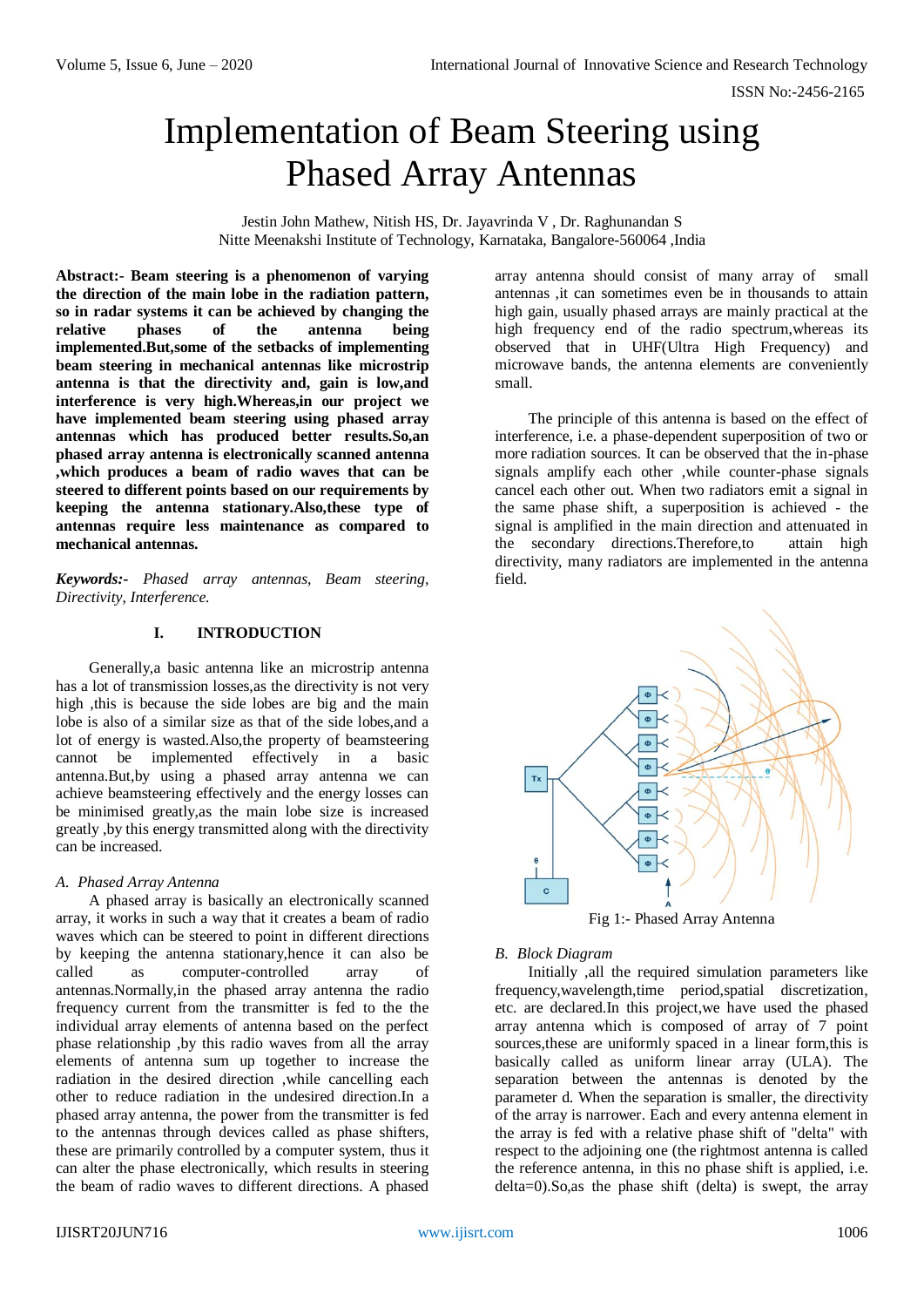ISSN No:-2456-2165

patterns also change accordingly.So,if the delta is less than or equal to 360 degree ,the electric field with respect to angle for each individual antenna is calculated and based on it the antenna radiation pattern is animated.Further,again the delta value is incremented and the same process is followed till the delta exceeds 360 degree,if it exceeds then the process stops.



Fig 2:- Block Diagram of the process of beam steering using phased array antennas.

### **II. RESULTS**

As mentioned earlier,we are using phased array antennas to implement beam steering in this project.This antenna consists of an array of 7 point sources,these are uniformly spaced in a linear form, hence this is called a uniform linear array (ULA). The separation between the antennas i.e arrays is denoted by the parameter d. When the separation is smaller, the directivity of the array also gets narrower. Each and every antenna element in the array is fed with a relative phase shift of "delta" with respect to the adjoining one (the rightmost antenna is called the reference antenna, in this no phase shift is applied, i.e. delta=0). So,as the phase shift (delta) is swept, the array patterns also change accordingly.From this,we were able to observe beam steering of the antenna from 0 degrees to 360 degrees incrementally.It can also be absorbed from the radiation

pattern that there's an increase in size of the main lobe on comparison with the side lobes.

Figure 3 and figure 4 shows the radiation pattern of the antenna at delta values of 90 and 270 degrees respectively.

| Figure 1 |  |  |  |                                 |  |                                                 |  |  |  |
|----------|--|--|--|---------------------------------|--|-------------------------------------------------|--|--|--|
|          |  |  |  |                                 |  | File Edit View Insert Tools Desktop Window Help |  |  |  |
|          |  |  |  | <b>16 H &amp; 3 T E &amp; T</b> |  |                                                 |  |  |  |



Antenna separation:  $d = \lambda/2$ 





Fig 4:- Radiation pattern at a delta value of 270 degree

### **III. CONCLUSION**

The primary objective of this paper is to provide a better insight on the phenomenon of beam steering by implementing this using phased array antennas and also analyse various advantages of this technique. The results which we have obtained in our project have been discussed in terms of radiation pattern.This method provides a lot of advantages ,such as improving efficiency,improving gain,and increasing the directivity of the antenna ,thereby also increasing the strength of the signal. It has many